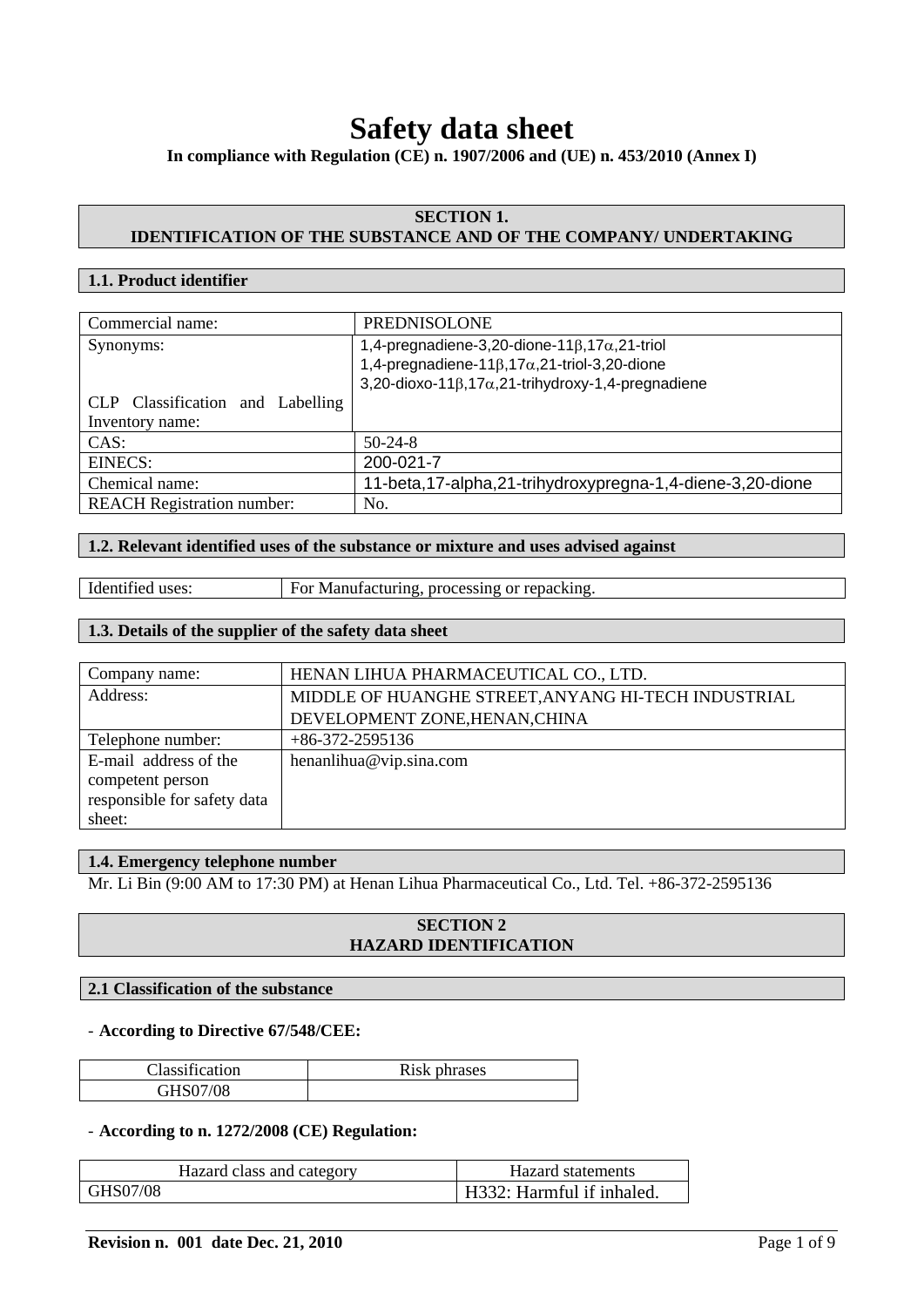| H312: Harmful in contact   |
|----------------------------|
| with skin.                 |
| H302 Harmful if swallowed. |
| H319 Causes serious eye    |
| irritation.                |
| H335 May cause respiratory |
| irritation.                |
| H315 Causes skin burns.    |
| οf<br>H361d<br>Suspected   |
| damaging the unborn child. |

Rif. Section 16 for full text.

# - **Most important adverse effects:**

See sections from 9 to 12.

# **2.2 Label elements**

- Labelling according to n. 1272/2008 (CE) Regulation:

| Hazard pictogram         |                                           |
|--------------------------|-------------------------------------------|
| Signal Word              | Warning                                   |
| <b>Hazard</b> statements | H332 - 312 - 302 - 319 - 335 - 315 - 361d |
| Precautionary statements | No                                        |

# **2.3 Other hazards**

None.

The substance is:  $YES | NO$ 

 $-PBT$  x

 $- vPvB$  x

# **SECTION 3 COMPOSITION / INFORMATION ON INGREDIENTS**

#### **Substances :**

| Name:                                | Prednisolone                                                |
|--------------------------------------|-------------------------------------------------------------|
| <i>Structure:</i>                    | CH <sub>2</sub> OH<br>C≡O<br>$H0$<br>HO.                    |
| Formula:                             | $C_{21}H_{28}O_5$                                           |
| Molecular mass:                      | 360.44                                                      |
| CAS name:                            | $(11\beta)$ -11,17,21-Trihydroxypregna-1,4-diene-3,20-dione |
| CAS number:                          | $50 - 24 - 8$                                               |
| EC number:                           | $200 - 021 - 7$                                             |
| <b>REACH</b> Registration<br>number: | No.                                                         |
| <i>Impurities</i>                    | 97.0-103%                                                   |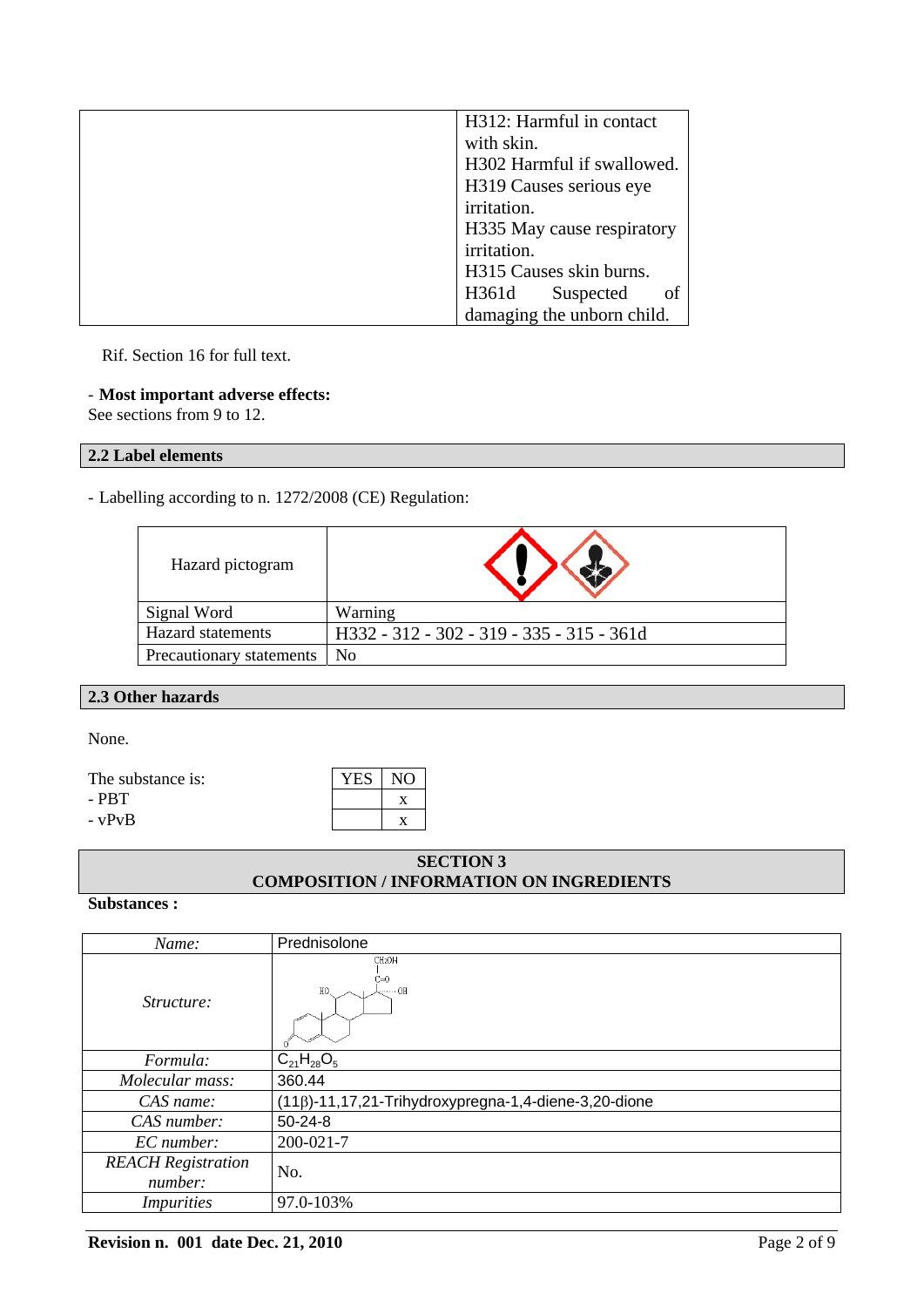# **SECTION 4 FIRST AID MEASURES**

### **4.1 Description of first aid measures**

| - Eye contact:  | Flush with copious amounts of water for at least 15 minutes. Get medical<br>attention in case of adverse reactions.                                                  |
|-----------------|----------------------------------------------------------------------------------------------------------------------------------------------------------------------|
| - Skin contact: | Remove contaminated clothing and shoes. Wash with water and soap. Get<br>medical attention in case of adverse reactions.                                             |
| - Ingestion:    | Flush out mouth with water provided is conscious. Get medical attention in<br>case of adverse reactions.                                                             |
| - Inhalation:   | Remove from exposure. If not breathing give artificial respiration. If<br>breathing is difficult give oxygen. Get medical attention in case of adverse<br>reactions. |

### **4.2 Most important symptoms and effects, both acute and delayed**

*- Acute effects:* Not available. *- Delayed effects:* Not available.

# **4.3 Indication of any immediate medical attention and special treatment needed**

| - Clinical testing and medical       | Not available. |
|--------------------------------------|----------------|
| <i>monitoring</i> for <i>delayed</i> |                |
| effects:                             |                |
| - Antidotes and                      | Not Available. |
| <i>contraindications:</i>            |                |

# **SECTION 5 FIREFIGHTING MEASURES**

# **5.1 Extinguishing media**

| - Suitable extinguishing media: | Water spray, carbon dioxide, dry chemical powder or appropriate foam. |
|---------------------------------|-----------------------------------------------------------------------|
| - Unsuitable extinguishing      | Not known                                                             |
| media:                          |                                                                       |

## **5.2 Special hazards arising from the substance or mixture**

| - Hazardous combustion | Emits toxic fumes when heated to decomposition or under fire conditions. |
|------------------------|--------------------------------------------------------------------------|
| <i>products:</i>       | Do not breathe fumes or dust.                                            |

# **5.3 Advice for fire-fighters**

| - Advices on protective actions: | Keep containers cool with water spray.                                                                      |
|----------------------------------|-------------------------------------------------------------------------------------------------------------|
|                                  | - Special protective equipment for fire- Wear boots, overall, gloves, eye and face protection and breathing |
| fighters:                        | apparatus in compliance with law.                                                                           |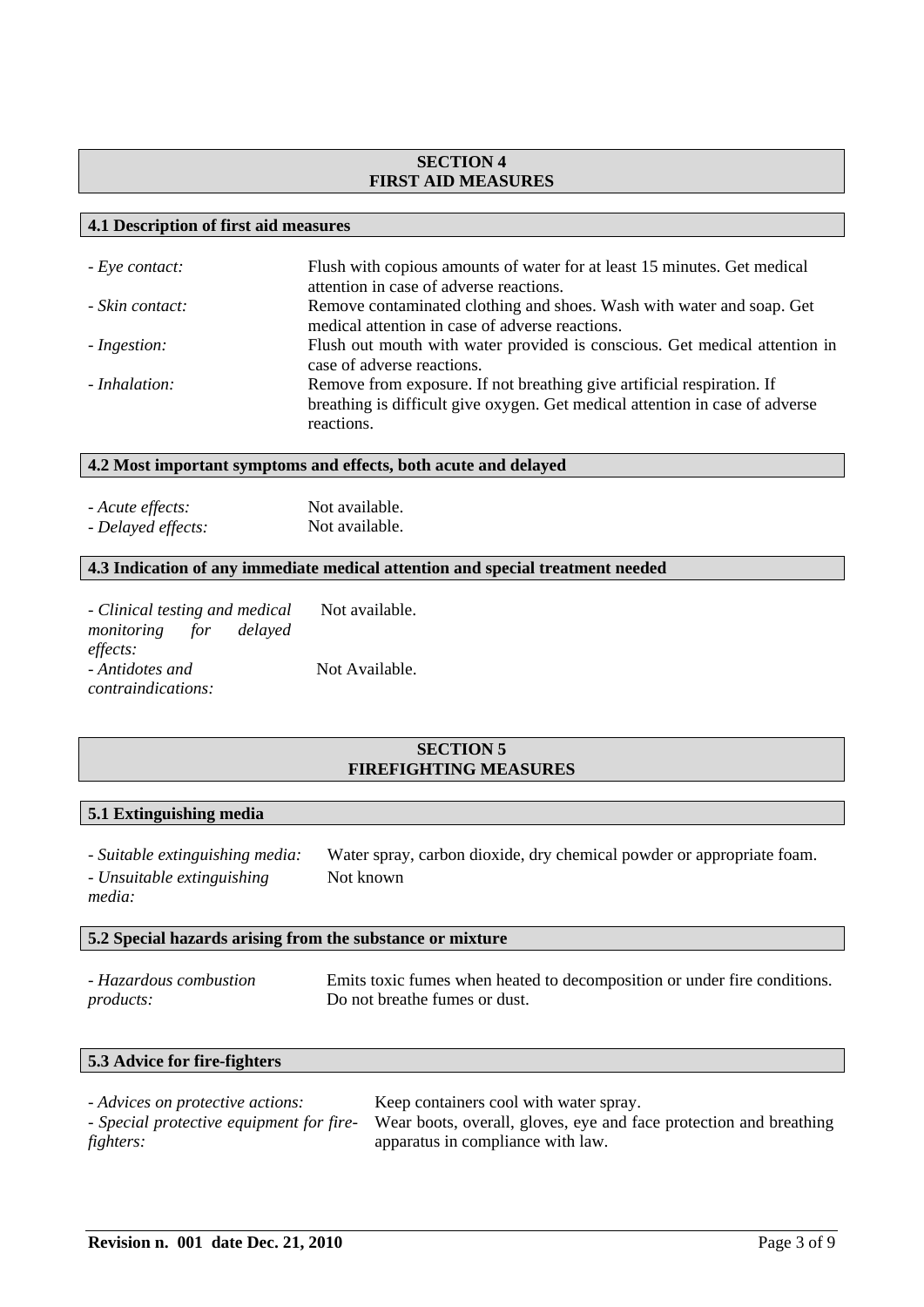# **SECTION 6 ACCIDENTAL RELEASE MEASURES**

#### **6.1 Personal precautions, protective equipment and emergency procedures**

| - Protective equipment |                                       |
|------------------------|---------------------------------------|
| $-Eve:$                | Wear approved safety goggles          |
| -Skin:                 | Wear approved clothing                |
| - Respiration:         | Wear approved full face respirator P3 |

#### **6.2 Environmental precautions**

In case of accidental release or spill, keep away from drains, surface and ground water.

#### **6.3 Methods and material for containment and cleaning up**

*-Methods to contain spill and to*  Contain spillage, and then collect with non-combustible absorbent *clean-up spillage:*  material, (e.g. sand, earth, diatomaceous earth, vermiculite) and place in container for disposal according to local / national regulations (see section 13). If emergency, enforce internal emergency plan.

#### **6.4 Reference to other sections**

**7.1. Precautions for safe handling** 

Consult sections 8 and 13

## **SECTION 7 HANDLING AND STORAGE**

| - Handling:             | Keep away from heat and flames. Avoid powder dispersion.<br>Avoid contact with incompatible substances. Avoid: direct contact   |
|-------------------------|---------------------------------------------------------------------------------------------------------------------------------|
|                         | with skin and eyes; inhalation of vapours and fumes. Wear<br>appropriate PPE (See section 8).                                   |
| - Occupational hygiene: | Do not eat, drink or smoke in work areas. Wash hands after use.<br>Remove contaminated clothing and protective equipment before |
|                         | entering eating areas.                                                                                                          |

## **7.2. Conditions for safe storage, including any incompatibilities**

Store at room temperature.

Keep away from heat, sparks and ignition sources. Keep in well- sealed labelled containers away from light. Keep in a ventilated place. Avoid direct sun light. Avoid static discharges formation. Store in accordance with all current regulations and standards.

#### **7.3. Specific end uses**

None.

|                                               | <u>_</u> |  |
|-----------------------------------------------|----------|--|
| Exposure scenario<br>$\overline{\phantom{0}}$ |          |  |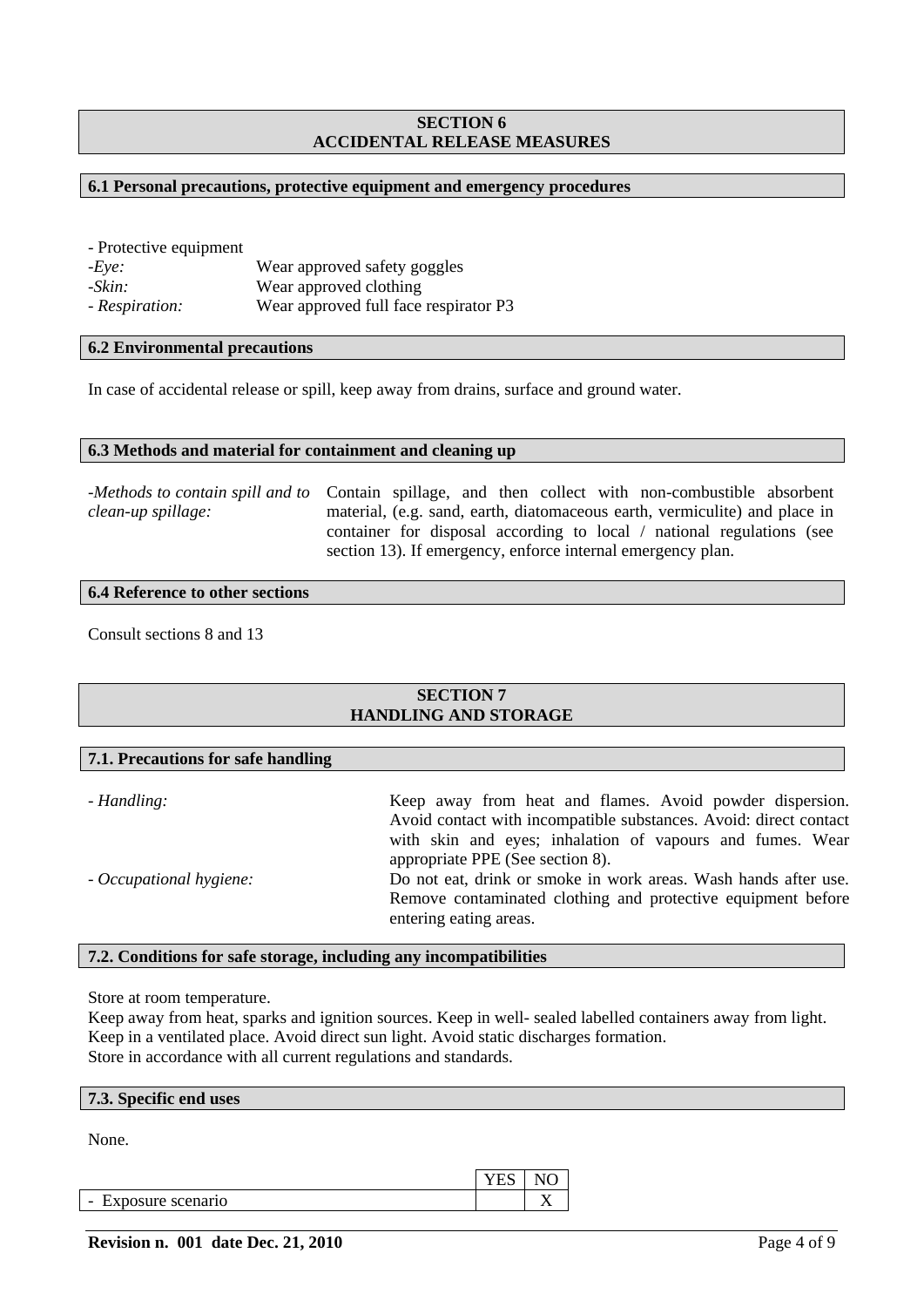| - Chemical Safety Report           |  |
|------------------------------------|--|
| - Other risk evaluations available |  |

## **SECTION 8 EXPOSURE CONTROLS/PERSONAL PROTECTION**

## **8.1. Control parameters**

- National limit values: Not available.
- Other limit values: Not available.

- National biological limit value (BEI): Not available.
- 

- Monitoring procedures: Monitoring of substances in work environment shall be done with standard methods or with appropriate methods and in compliance with national law.

# **8.2. Exposure controls**

Provide adequate exposition controls.

8.2.1. Appropriate engineering controls

Provide adequate engineering control measures in confined plants or with local exhaust ventilation systems, to avoid powder dispersion.

8.2.2. Individual protection measures, such as personal protective equipment

| a) Eye/face protection:    | Wear eye protection.      |
|----------------------------|---------------------------|
| b) Skin protection         |                           |
| - Hand protection:         | Wear protective gloves.   |
| - Body protection:         | Wear Protective clothing. |
| c) Respiratory protection: | Wear face protection.     |

8.2.3 Environmental exposure controls

If exposed or concerned: Get medical advice/attention.

# **SECTION 9 PHYSICAL AND CHEMICAL PROPERTIES**

# **9.1. Information on basic physical and chemical properties**

| Appearance:                       | White or almost white, crystalline, hygroscopic powder |
|-----------------------------------|--------------------------------------------------------|
| Odor:                             | Not available                                          |
| Odor threshold:                   | Not available                                          |
| pH                                | About 7.0                                              |
| Melting point/freezing point:     | Not available                                          |
| Initial boiling point and boiling | Not available                                          |
| range:                            |                                                        |
| Evaporation rate:                 | Not available                                          |
| Flash point:                      | Not available                                          |
| Upper/lower flammability or       | Not available                                          |
| explosive limits:                 |                                                        |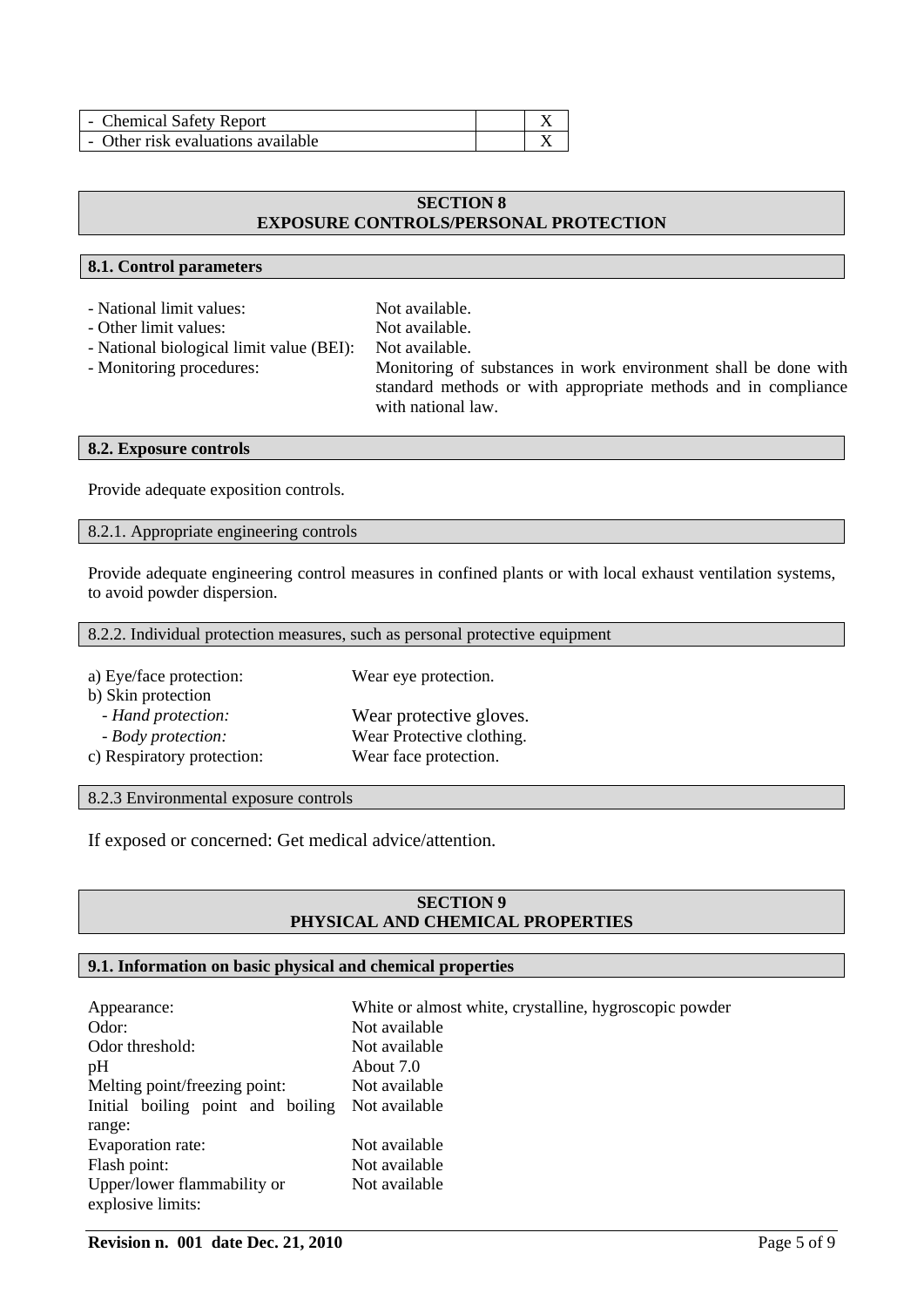| Vapor pressure:            | Not available              |
|----------------------------|----------------------------|
| Vapor density:             | Not available              |
| Relative density:          | Not available              |
| Water solubility:          | Very slightly sol in water |
| Partition coefficient: n-  | Not available              |
| octanol/water:             |                            |
| Auto-ignition temperature: | Not available              |
| Decomposition temperature: | Not available              |
| Viscosity:                 | Not available              |
| Explosive properties:      | Not available              |
| Oxidizing properties:      | Not available              |
|                            |                            |

#### **9.2. Other Information**

Not available for data lacking.

#### **SECTION 10 STABILITY AND REACTIVITY**

## **10.1. Reactivity**

The substance is an organic compound, may create in particular conditions (ex. temperature, pressure, powder granulometry, humidity, oxygen concentration) explosive mixtures with air. In case of accidental release remove all sources of ignition and ventilate gradually the area.

#### **10.2. Chemical stability**

The substance is stable in normal conditions of temperature and pressure and if stocked in closed containers in cold and ventilated area.

#### **10.3. Possibility of hazardous reactions**

The substance is an organic compound, may create in particular conditions (ex. temperature, pressure, powder granulometry, humidity, oxygen concentration) explosive mixtures with air. In case of accidental release, remove all sources of ignition and ventilate gradually the area.

#### **10.4. Conditions to avoid**

Keep away from heat, flames, sources of ignition and static discharges.

#### **10.5. Incompatible materials**

Strong oxidizing agents, acids and bases.

## **10.6. Hazardous decomposition products**

When heated to decomposition or under fire conditions material emits toxic fumes of carbon monoxide and carbon dioxide gas.

# **SECTION 11 TOXICOLOGICAL INFORMATION**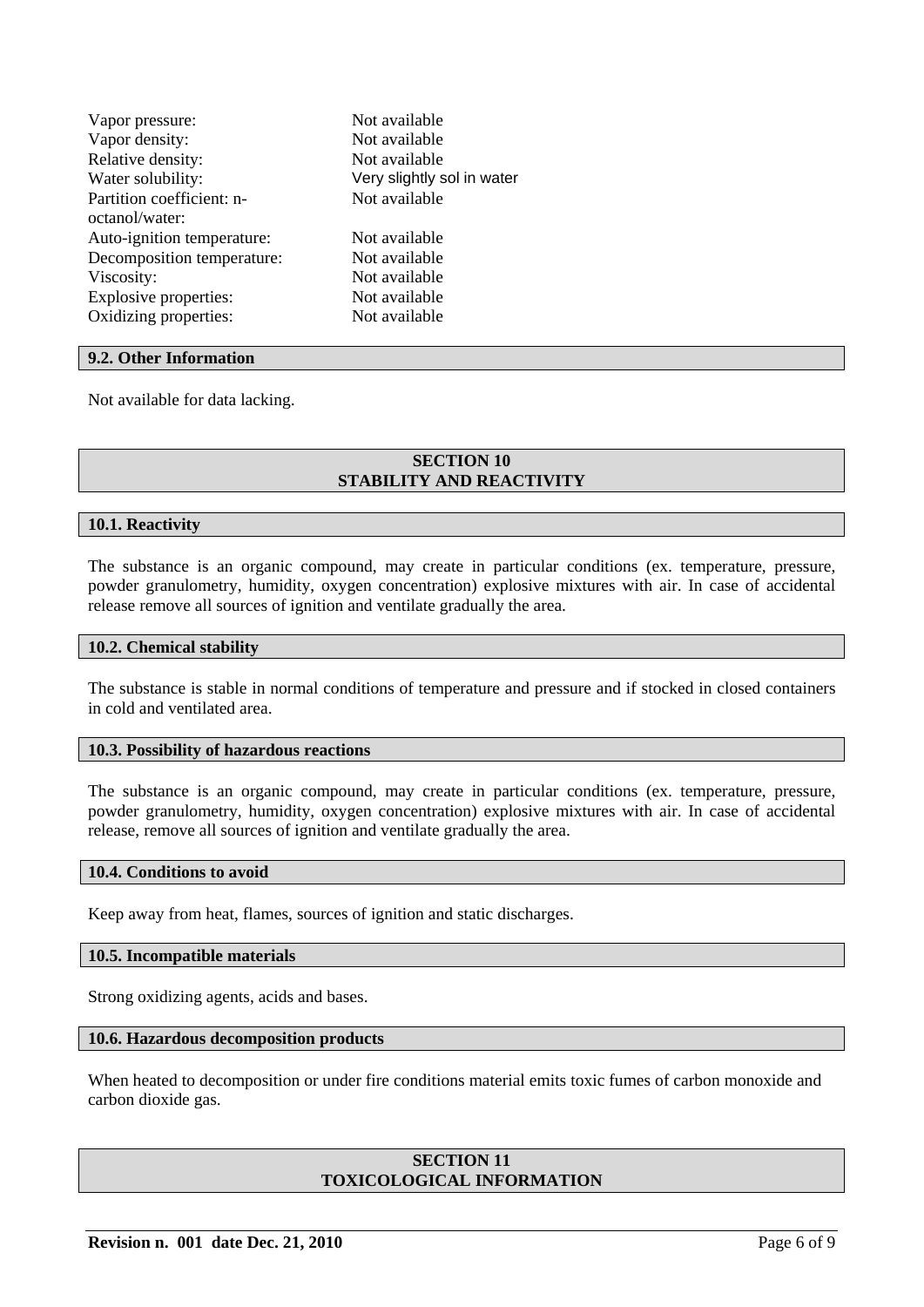# **11.1. Information on toxicological effects**

## **- Acute toxicity:** Not available

*- LD50 Oral rat:* 

*- LD50 Subcutaneous rat:* 

*- LD50 Intra-peritoneal rat:*

| - Corrosion/irritation: | Skin:              | Causes skin burns                |
|-------------------------|--------------------|----------------------------------|
|                         | Eves:              | Causes serious eye irritation.   |
|                         | <i>Inhalation:</i> | May cause respiratory irritation |

- **Sensitization:** Not applicable.
- *Skin:*

*- Respiratory:* 

**- CMR effects:** Not applicable.

- Germ cell mutagenicity:
- Carcinogenicity:
- Reproductive toxicity:

# **- STOT-single exposure:**

Not available for data lacking.

#### **- STOT-repeated exposure:**

Not available for data lacking.

# **SECTION 12 ECOLOGICAL INFORMATION**

#### **12.1. Toxicity**

Acute toxicity for Daphnia Magna: Not available Acute toxicity for algae: Not available

# **12.2. Persistence and degradability**

Not available for data lacking.

# **12.3. Bioaccumulative potential**

Not available for data lacking.

# **12.4. Mobility in soil**

Not available for data lacking.

# **12.5. Results of PBT and vPvB assessment**

No Chemical Safety Report done.

#### **12.6. Other adverse effects**

None.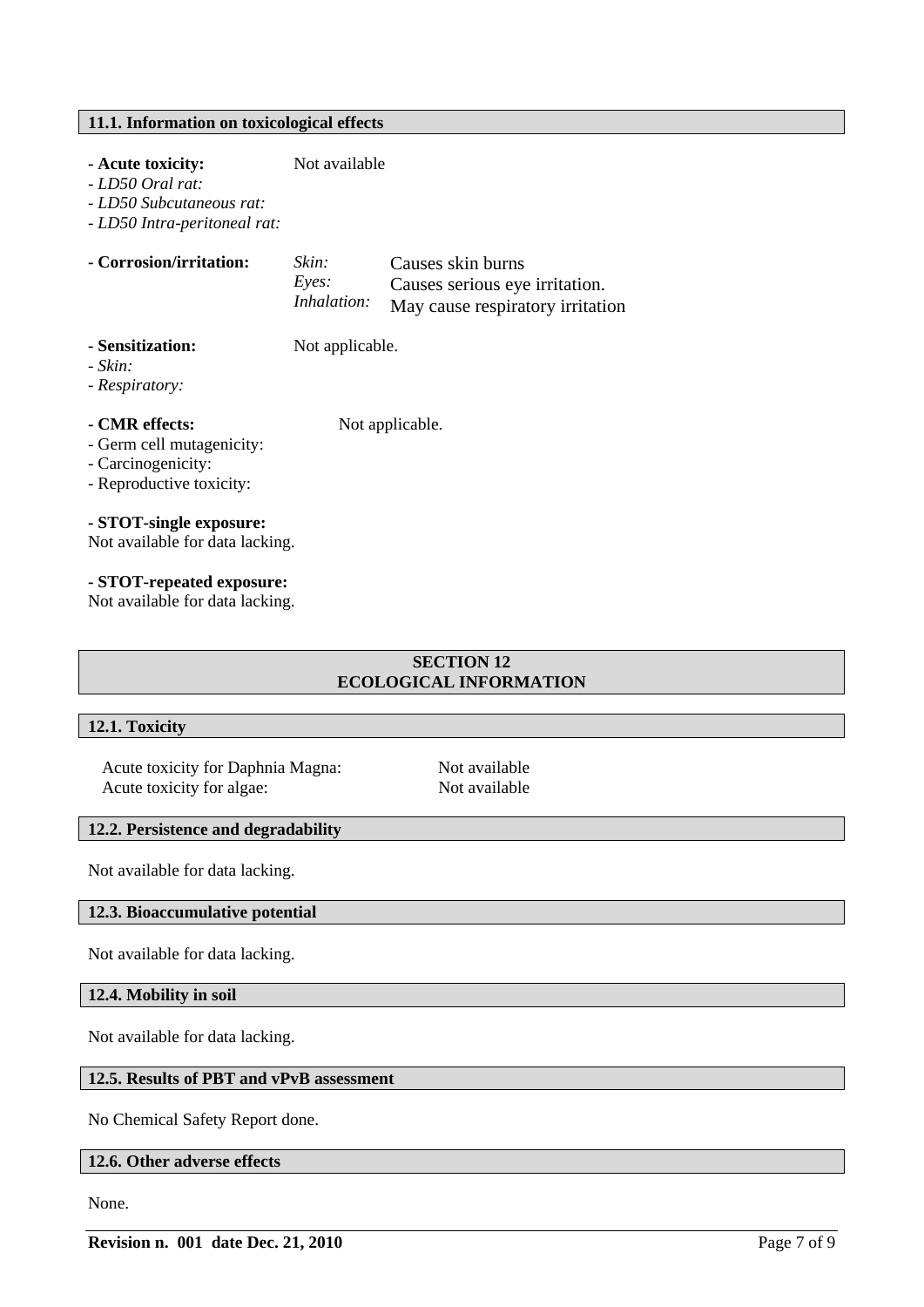# **SECTION 13 DISPOSAL CONSIDERATIONS**

# **13.1. Waste treatment methods**

Dispose of in accordance with local regulations.

Dissolve or mix the material with a combustible solvent and burn in a chemical incinerator equipped with an afterburner and scrubber.

## **SECTION 14 TRANSPORT INFORMATION**

- UN Number: not applicable.
- UN proper shipping name: not applicable.
- Transport hazard classes: not applicable.
	- ADR/RID/ADN: not applicable.
	- IMDG code: not applicable.
- IATA/ICAO: not applicable.
- Packing group: not applicable.
- Environmental hazards
	- ADR/RID: not applicable.
	- Marine pollutant: not applicable.
- Special precautions for users
	- EMS code: not applicable
- ADR/RID-hazard number: not applicable.
- Transport in bulk according to Annex II of MARPOL 73/78 and the IBC code: not applicable.

# **SECTION 15 REGULATORY INFORMATION**

# **15.1 Safety, health and environmental regulations/legislation specific for the substance or mixture**

- Dir. 67/548/CE and modifies: n. 1907/2006/CE (REACH) Regulation, n. 1272/2008/CE (CLP) Regulation, n. 790/2009/CE Regulation.
- D.Lgs. 81/2008 and modifies and Dir. 2009/161/UE.
- D.Lgs. 334/1999 and modifies.

# **15.2. Chemical Safety Assessment**

- Exposure scenario
- Chemical Safety Report

| <b>Tell</b> , Chemical Barety <i>Tropesphicht</i> |        |  |
|---------------------------------------------------|--------|--|
|                                                   | YES NO |  |
| - Exposure scenario                               |        |  |
| - Chemical Safety Report                          |        |  |

# **SECTION 16 OTHER INFORMATION**

# **Revision:**

- **Revision n. date** : Version 001/ Dec. 21, 2010 Sections modified: N/A - **Full text of classification phrases:**  H-PHRASES: H332: Harmful if inhaled. H312: Harmful in contact with skin.